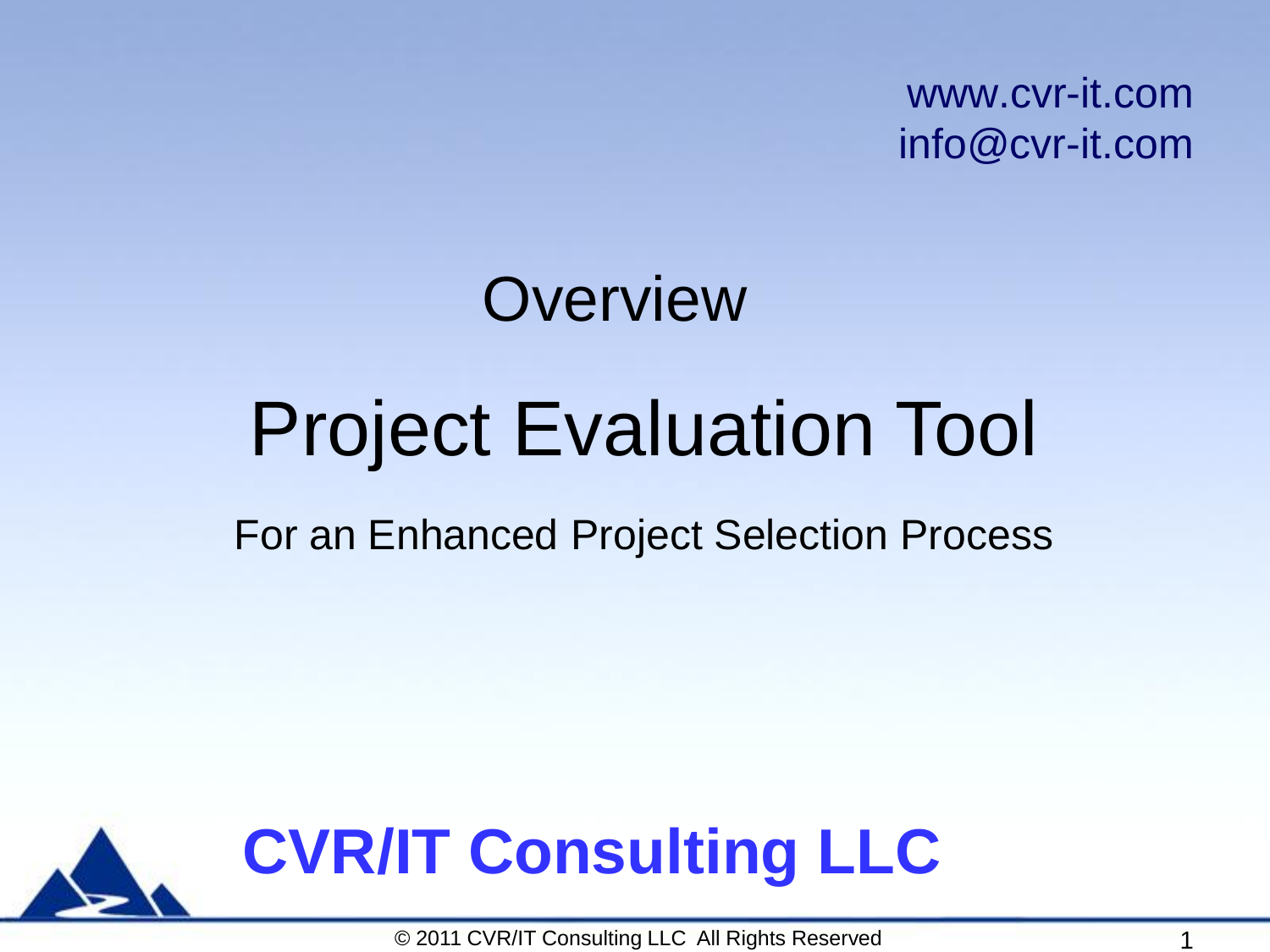## Introduction

- The **Project Evaluation Tool** is a fully customizable project scoring system used to support the Project Selection and Prioritization process
	- Allows you to calculate a numeric score for each proposed project. High score indicates high value.
	- Parameters include strategic alignment, risk, benefit and cost, and more. **21 scoring parameters** are fully customizable
	- As many as **24 projects can be scored** and compared simultaneously
	- A printable summary table of all project scores is provided
- **Project Evaluation Tool** consists of two primary tools:
	- Master Scoring Model used to define project selection criteria
	- Project Scoring Tool used to create numeric project scores

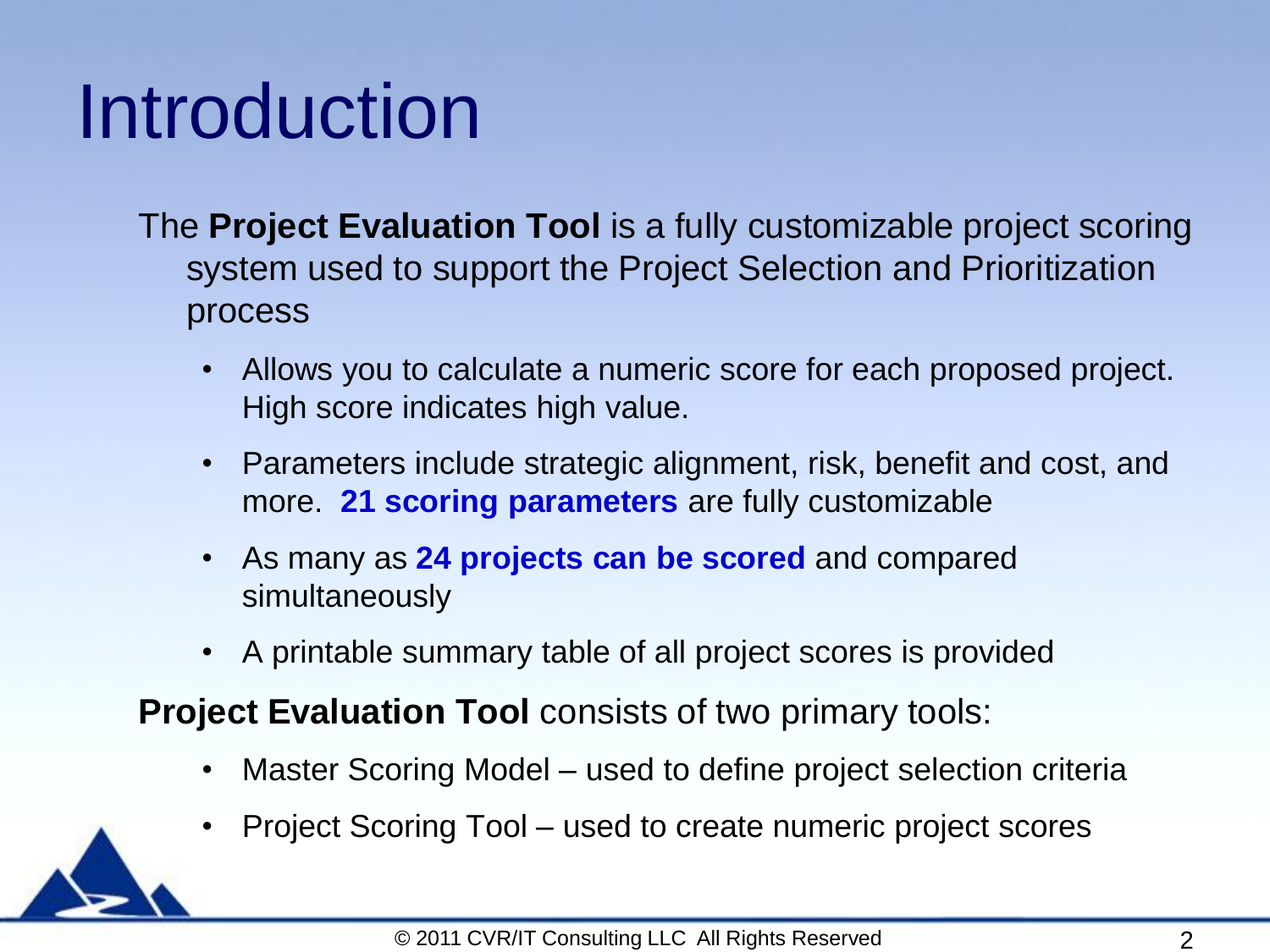#### Tool #1 – Master Scoring Model

Used to define the selection criteria that you will use to evaluate your projects.

- 21 selection criteria are provided with the tool
- Selection criteria can be modified or replaced
- All verbal choices (Yes/No; High, Medium, Low; etc.) and text used to describe them can be changed
- All quantitative scoring (High  $= 5$ ; Low  $= 1$ ) and weights (used to give parameters more or less significance) can be configured
- All configuration choices are automatically transferred to and used in the Scoring Tool
- It is easy to use a subset of the selection criteria for a given assessment
- Step by step instructions are provided

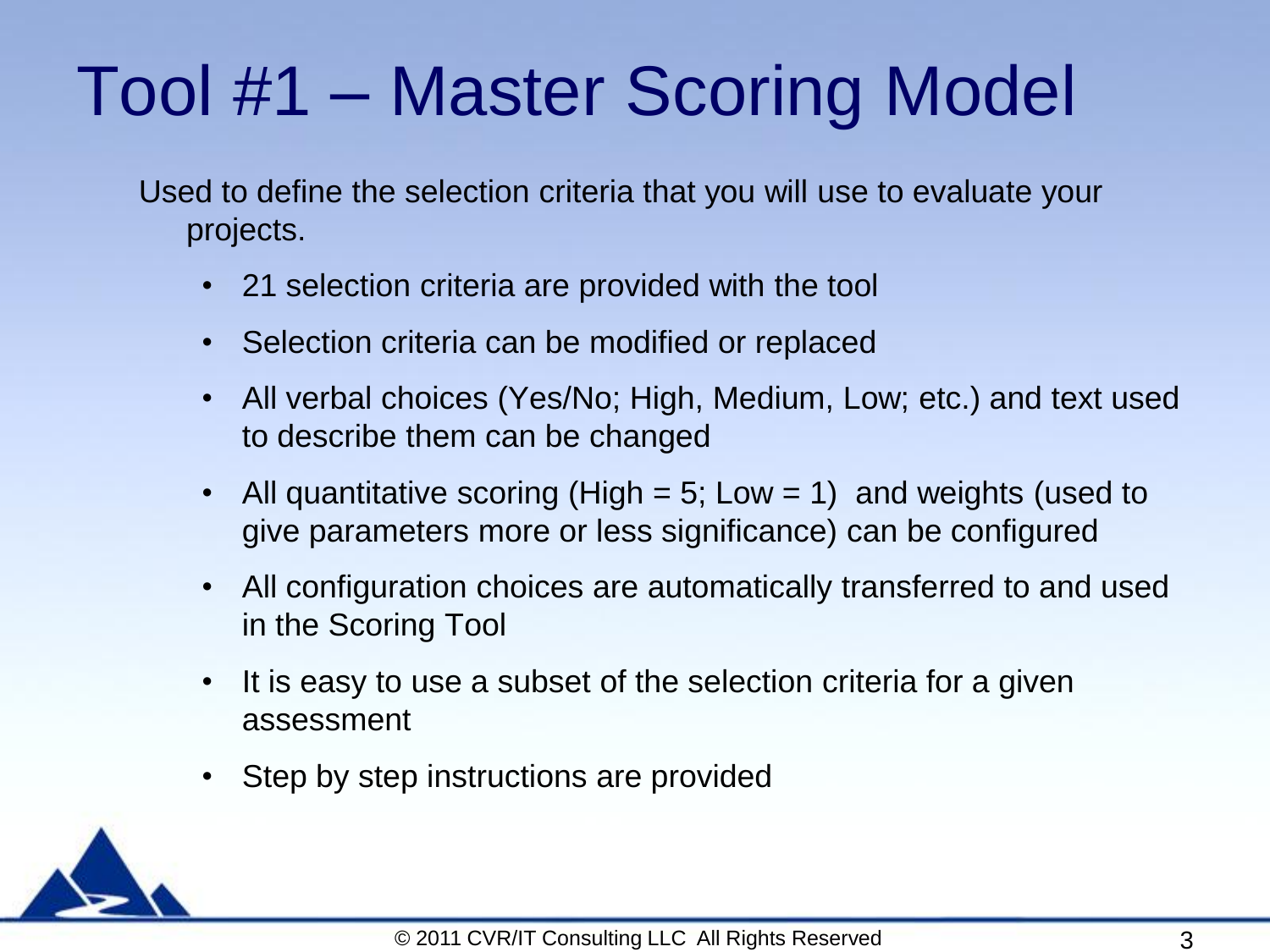## Master Scoring Model - Example



The **Mandate** selection criterion in the Scoring Model is shown. The assessment question is: Is there a mandate for this project?

- The name of the criterion is Mandate.
- The x in the green cell indicates that it will be used in the current project assessment.
- There are two possible answers: Y or N (for Yes or No).
- Each answer is explained in the Description of Selection Criterion column.
- Each answer has its own numeric score;  $Y = 5$  and  $N = 0$ .
- Mandate has the highest Weight of any selection criterion: 45.

**All of these elements can be changed** to fit local requirements.

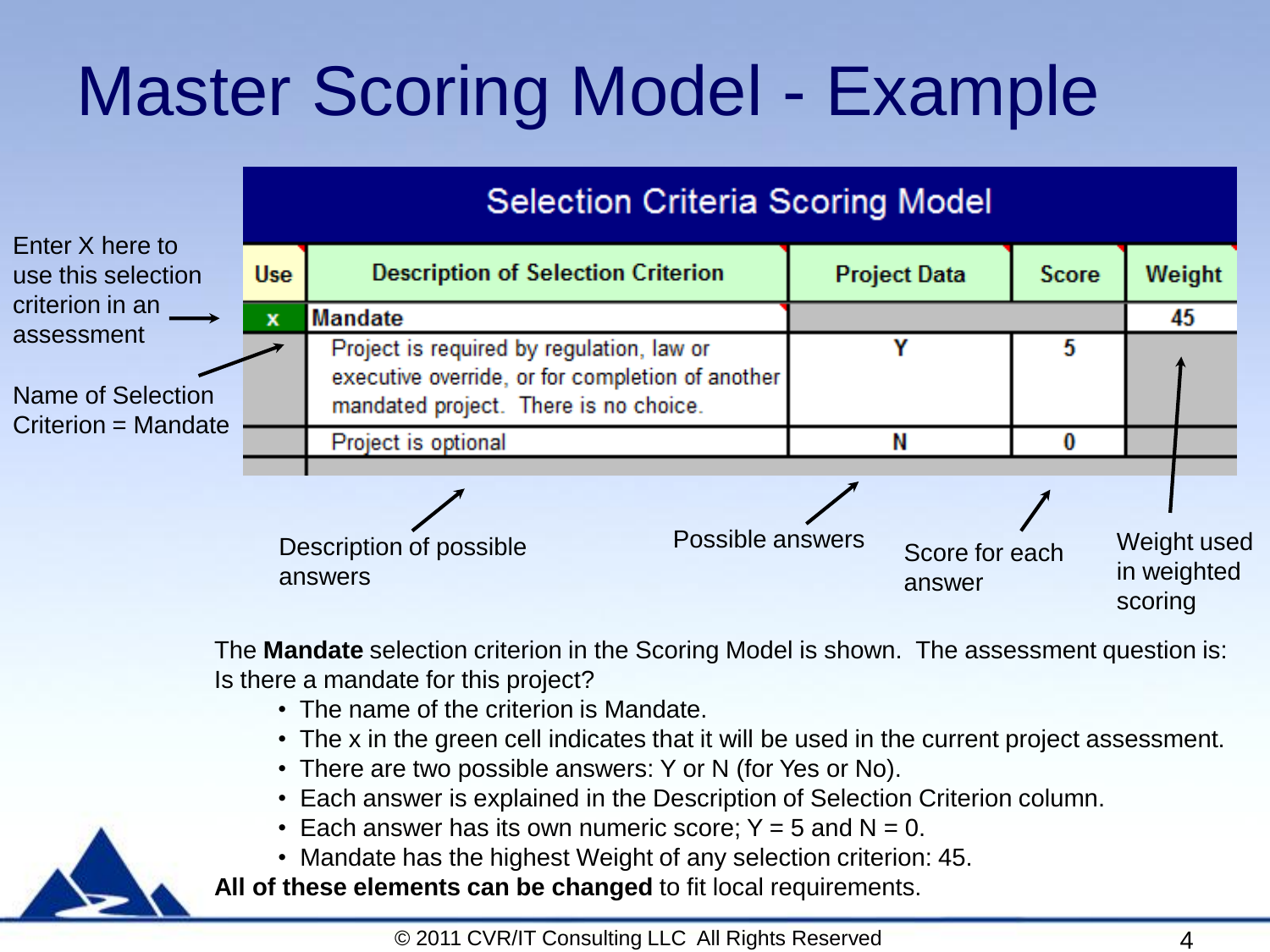#### Master Scoring Model - Risk

| <b>Selection Criteria Scoring Model</b>       |                     |        |                    |   |  |  |  |  |  |  |  |  |
|-----------------------------------------------|---------------------|--------|--------------------|---|--|--|--|--|--|--|--|--|
| <b>Description of Selection Criterion</b>     | <b>Project Data</b> | Weight |                    |   |  |  |  |  |  |  |  |  |
| <b>Budget Risk</b>                            |                     |        | 5                  |   |  |  |  |  |  |  |  |  |
| Very low chance of going over budget          | Low                 | 4      |                    |   |  |  |  |  |  |  |  |  |
| Medium chance of going over budget            | Med                 | 2      |                    |   |  |  |  |  |  |  |  |  |
| Very high chance of going over budget         | High                | -5     |                    |   |  |  |  |  |  |  |  |  |
|                                               |                     |        |                    |   |  |  |  |  |  |  |  |  |
| <b>Schedule Risk</b>                          |                     |        |                    |   |  |  |  |  |  |  |  |  |
| Very low chance of being late                 | Low                 | 4      |                    | × |  |  |  |  |  |  |  |  |
| Medium chance of being late                   | Med                 | 2      |                    |   |  |  |  |  |  |  |  |  |
| Very high chance of being late                | <b>High</b>         |        |                    |   |  |  |  |  |  |  |  |  |
|                                               |                     |        |                    |   |  |  |  |  |  |  |  |  |
| <b>Deliverables Risk (Scope)</b>              |                     |        | 5                  |   |  |  |  |  |  |  |  |  |
| Very low chance of poor/missing deliverables  | Low                 | 4      |                    |   |  |  |  |  |  |  |  |  |
| Medium chance of poor/missing deliverables    | Med                 | 2      |                    |   |  |  |  |  |  |  |  |  |
| Very high chance of poor/missing deliverables | <b>High</b>         | -5     |                    |   |  |  |  |  |  |  |  |  |
|                                               |                     |        |                    |   |  |  |  |  |  |  |  |  |
| <b>Customer Satisfaction Risk</b>             |                     |        | 6                  |   |  |  |  |  |  |  |  |  |
| Very low chance of dissatisfied customer      | Low                 | 4      |                    |   |  |  |  |  |  |  |  |  |
| Medium chance of dissatisfied customer        | Med                 | 2      |                    |   |  |  |  |  |  |  |  |  |
| Very high chance of dissatisfied customer     | <b>High</b>         | -5     |                    |   |  |  |  |  |  |  |  |  |
|                                               |                     |        | <b>Score</b><br>-5 | 3 |  |  |  |  |  |  |  |  |

Different weights indicate different levels of importance. In  $\sum$  this example. **Customer** Satisfaction (6) is much more important than Schedule (3).



Four selection criteria related to Risk are shown. The assessment questions are: What is the level of risk to Budget, Schedule, Deliverables and Customer Satisfaction in this project? Answers and numeric score as shown for each answer are the same for all criteria. However, weights differ significantly.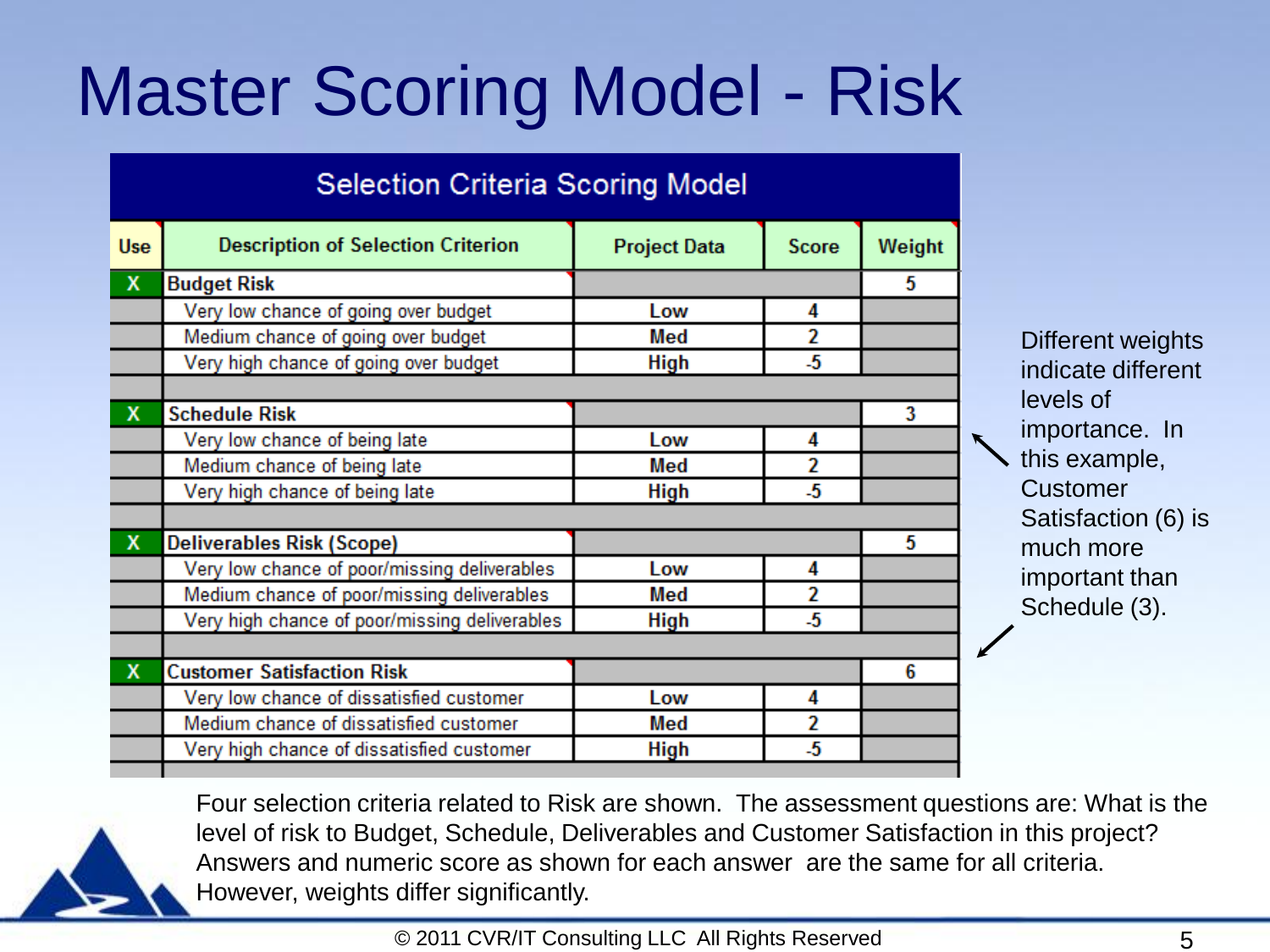#### Default Selection Criteria

The Master Scoring Model is delivered with 21 selection criteria. While many apply to any type of project, some are appropriate only for Information Technology projects. All of these criteria can be modified or replaced.

| <b>Examples of Selection Criteria</b> |                                             |                                    |  |  |  |  |  |  |  |  |  |
|---------------------------------------|---------------------------------------------|------------------------------------|--|--|--|--|--|--|--|--|--|
| Mandate                               | <b>Customer Satisfaction</b><br><b>Risk</b> | <b>Significant Support</b>         |  |  |  |  |  |  |  |  |  |
| <b>Strategic Alignment</b>            | <b>Sponsor Urgency</b>                      | Significant<br>Opposition          |  |  |  |  |  |  |  |  |  |
| Cost / Benefit                        | <b>Fit to Technical</b><br>Architecture     | <b>Extent of Project</b><br>Impact |  |  |  |  |  |  |  |  |  |
| <b>Budget Risk</b>                    | <b>Fit to Security Model</b>                | <b>Project is Quick Win</b>        |  |  |  |  |  |  |  |  |  |
| <b>Schedule Risk</b>                  | <b>Resource Availability</b>                | <b>Project Dependency</b>          |  |  |  |  |  |  |  |  |  |
| <b>Deliverables Risk</b>              | <b>Sponsor Involvement</b>                  |                                    |  |  |  |  |  |  |  |  |  |

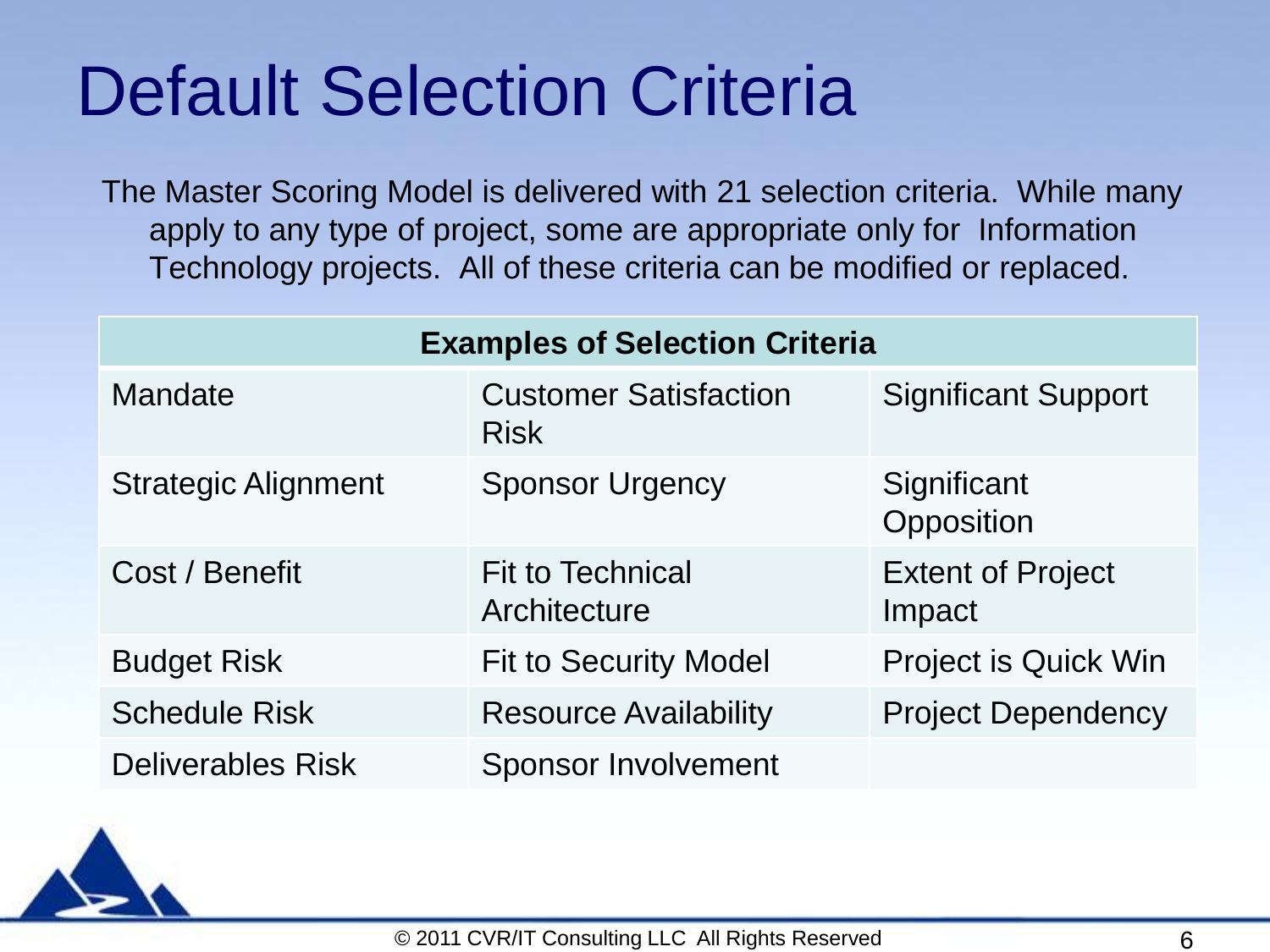#### Tool #2 – Project Scoring Tool

This tool is used to create the numeric project scores that are used for project comparison.

- Configuration choices made in the Master Scoring Model are automatically transferred to the Scoring Tool and used in labels, drop lists and scoring
- Any or all of the 21 selection criteria may be used in a given assessment
- Selection of an item in a drop list (e.g. High) results in an immediate score for that item
- Weighted scores are calculated automatically
- Total weighted score is provided for each project
- Inadequate project scores (i.e. scores lower than the minimum acceptable score that you set) are flagged in red cells

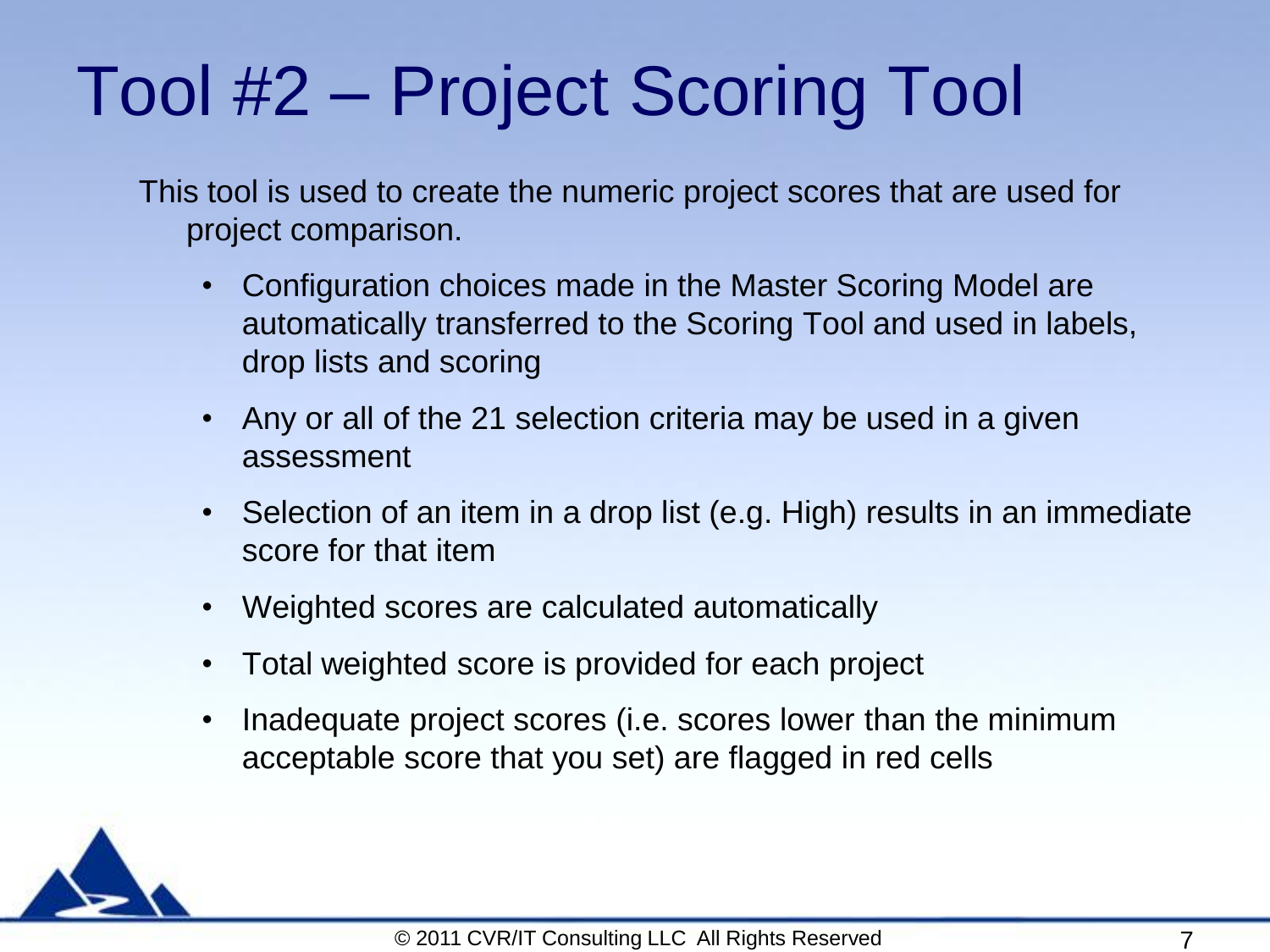#### Project Scoring Tool - Overview

#### **Project Evaluation Data**

| <b>Instructions:</b> Uroprajoct charter data arthoraurce when entering relection criteria rapra. Enterprajoct data inta white cellranly; all ather data are |
|-------------------------------------------------------------------------------------------------------------------------------------------------------------|
| <b>Colculated for you. Refer to the MASTER-Scaring Made I sheet for scaring-data rules.</b>                                                                 |
| $\,$ Only enter data farxelection criteria marked by an $8$ in a areen field in column A. $\,$                                                              |

Calibrate the Marter-ScaringMadel warkrheet by rearing completed projectr with known characteristics.

| Praject Name ⇒                                                       | Example Project                                      |                         | <b>Auful Praject</b><br>Super Praject, High Rick, Na Mandat |                                                            |                                   |                                                             |   |                     |                                                      |                                | Hedium Project - an Opporition |                |                                 |  |  |
|----------------------------------------------------------------------|------------------------------------------------------|-------------------------|-------------------------------------------------------------|------------------------------------------------------------|-----------------------------------|-------------------------------------------------------------|---|---------------------|------------------------------------------------------|--------------------------------|--------------------------------|----------------|---------------------------------|--|--|
|                                                                      | Project Date                                         | Scare                   | <b>Mainhead</b><br><b>Scare</b>                             | Project Date                                               | <b>Scare</b><br>Mainhead<br>Scare |                                                             |   | <b>Project Data</b> |                                                      | Scare Waighted<br><b>Scare</b> | <b>Project Data</b>            | <b>Scare</b>   | <b>Mainbook</b><br><b>Scare</b> |  |  |
| <b>Handata</b><br><b>YAN</b>                                         | Y                                                    | 5                       | 225                                                         | н                                                          | 0<br>û                            |                                                             | н | $\theta$            | 0.                                                   | н                              | $\theta$                       | $\bullet$      |                                 |  |  |
| Stratogic Alignmont<br>Nano-Law-Mod-High                             |                                                      |                         |                                                             |                                                            |                                   |                                                             |   |                     |                                                      |                                |                                |                |                                 |  |  |
| <b>Tales</b><br>Burinars Stratagias F<br>$S_{\text{corr}*}$<br>Guatr | Enter Alignment data here for<br>oach Stratogic Gaal |                         | 90                                                          | Enter Alignment data here for<br>Ω.<br>each Strategic Goal |                                   | Enter Alignment data here for<br>90.<br>aach Stratagic Goal |   |                     | Enter Alignment data here for<br>pach Stratogic Goal |                                | 60                             |                |                                 |  |  |
| Improverevenue :<br>$\blacktriangleleft$                             | High                                                 | $\mathbf{B}$            | 12 <sup>2</sup>                                             | None                                                       | $\bullet$                         | ο.                                                          |   | High                | $\overline{\mathbf{3}}$                              | 12 <sup>2</sup>                | Med                            | $\mathbf{z}$   | . ≉                             |  |  |
| z.<br>  Braadon curtamor baro                                        | High                                                 | $\overline{\mathbf{3}}$ | -61                                                         | None                                                       | $\bullet$                         | $\mathbf{0}$                                                |   | High                | $\overline{\mathbf{3}}$                              | 6.                             | Med                            | $\overline{z}$ | $\blacktriangleleft$            |  |  |
| 3<br>Stroamlino internal pracezzez                                   | High                                                 | $\mathbf{B}$            | 9.                                                          | None                                                       | $\bullet$                         | $\mathbf{0}$                                                |   | High                | 3                                                    | ٠                              | Med                            | $\mathbf{z}$   | -61                             |  |  |
| Strongthon omplayooxkillr<br>$\mathbf{1}$                            | High                                                 | $\mathbf{B}$            | з.                                                          | Nane                                                       | $\mathbf{0}$                      | $\bullet$                                                   |   | High                | $\overline{3}$                                       | 3.                             | Med                            | $\mathbf{z}$   | $\mathbf{z}$                    |  |  |
| <b>Cart Benefit</b>                                                  | Bonofit " Cart                                       | 15                      | 90                                                          | Bonofit " Cart                                             | 15                                | 90                                                          |   | Bonofit " Cart      | 15                                                   | 90                             | Benefit " Cart                 |                | 36                              |  |  |
| <b>Banafit</b><br>Low-Mad-High<br>Cart                               | High                                                 | 5                       |                                                             | High                                                       | 5                                 |                                                             |   | High                | 5                                                    |                                | Med                            | 3              |                                 |  |  |
| Low-Mad-High                                                         | Lou                                                  | 3                       |                                                             | Lou                                                        | $\overline{\mathbf{3}}$           |                                                             |   | Lou                 | 3                                                    |                                | Med                            | $\mathbf{z}$   |                                 |  |  |
| <b>Budget Rirk</b><br>Low-Mad-High                                   | Lou                                                  | đ                       | 20                                                          | High                                                       | -5                                | $-25$                                                       |   | High                | $-5$                                                 | $-25$                          | Med                            | 2              | 10                              |  |  |
| Schedule Rirk<br>Low-Mad-High                                        | Med                                                  | z.                      | -61                                                         | High                                                       | -5                                | $-15$                                                       |   | High                | -5                                                   | $-15$                          | Med                            | 2              |                                 |  |  |
| Deliverables Rick (Scape)<br>Low-Mad-High                            | High                                                 | -5                      | $-25$                                                       | High                                                       | -5                                | $-25$                                                       |   | High                | $-5$                                                 | $-25$                          | Med                            | $\mathbf{z}$   | 10                              |  |  |
| <b>Curtaner Setirfection Rirk</b><br>Low-Mad-High                    | Lou                                                  | ÷                       | 24                                                          | High                                                       | -5                                | $-30.$                                                      |   | High                | $-5$                                                 | $-30.$                         | Med                            | $\mathbf{z}$   | 12                              |  |  |



This slide displays a bird's eye view of a portion of the Scoring Tool. Selection Criteria are on the left. Scores for projects are entered in the project columns. 24projects can be scored at one time. (Only four project scoring columns are shown)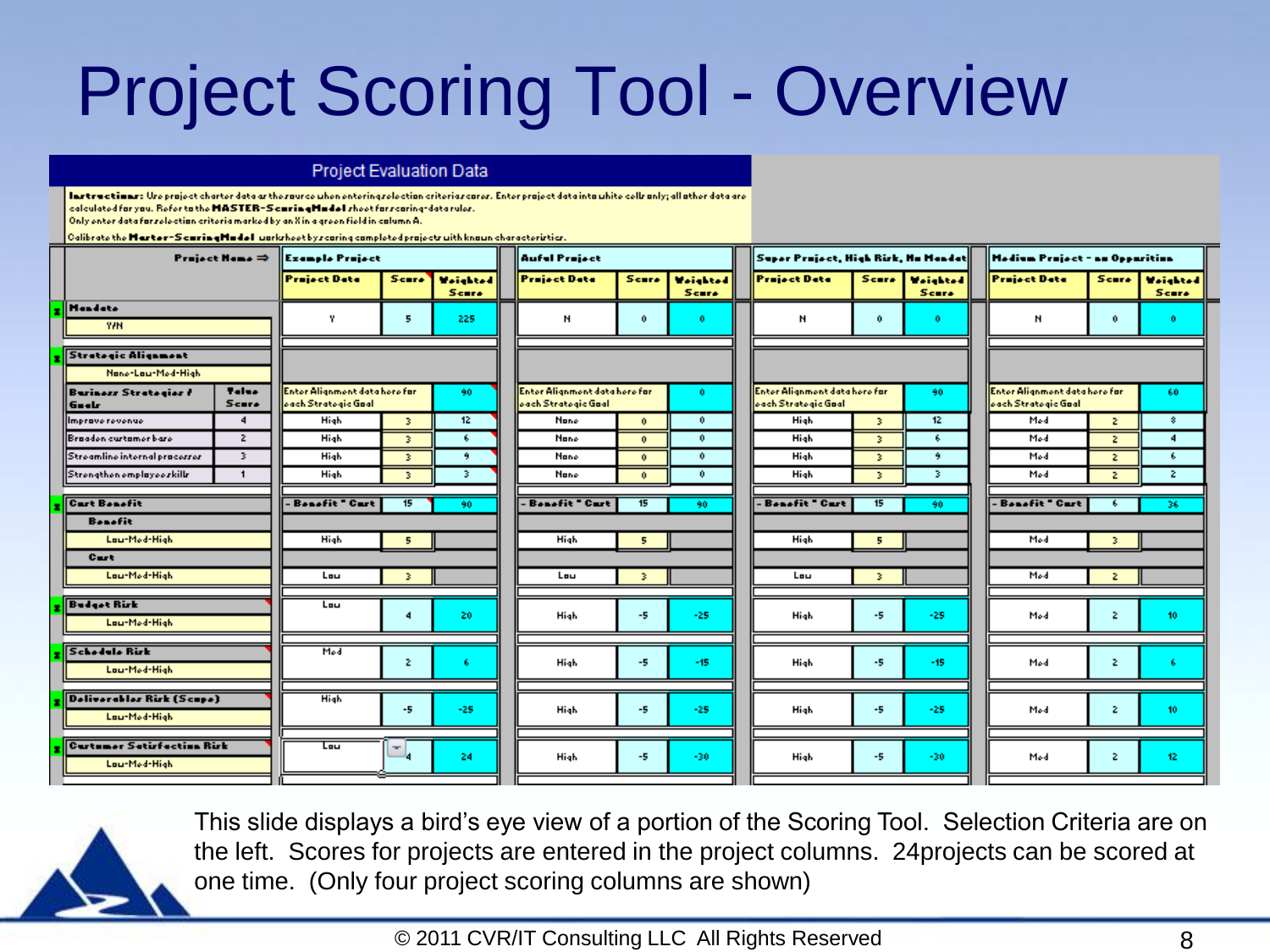### Project Scoring Tool - Example



This is a portion of a project evaluation. Four selection criteria related to Risk are shown. Answers are selected from a drop list in the Project Data column (shown for Customer Satisfaction Risk). The numeric score in the Scoring Tool for each answer matches what was entered into the Scoring Model (see earlier slide). Weighted Score = Score x Weight (e.g. Budget Weighted Score =  $4 \times 5 = 20$ , where 5 is the weight for Budget Risk as shown previously). Weighted scores are summed to create a Project Weighted Score.

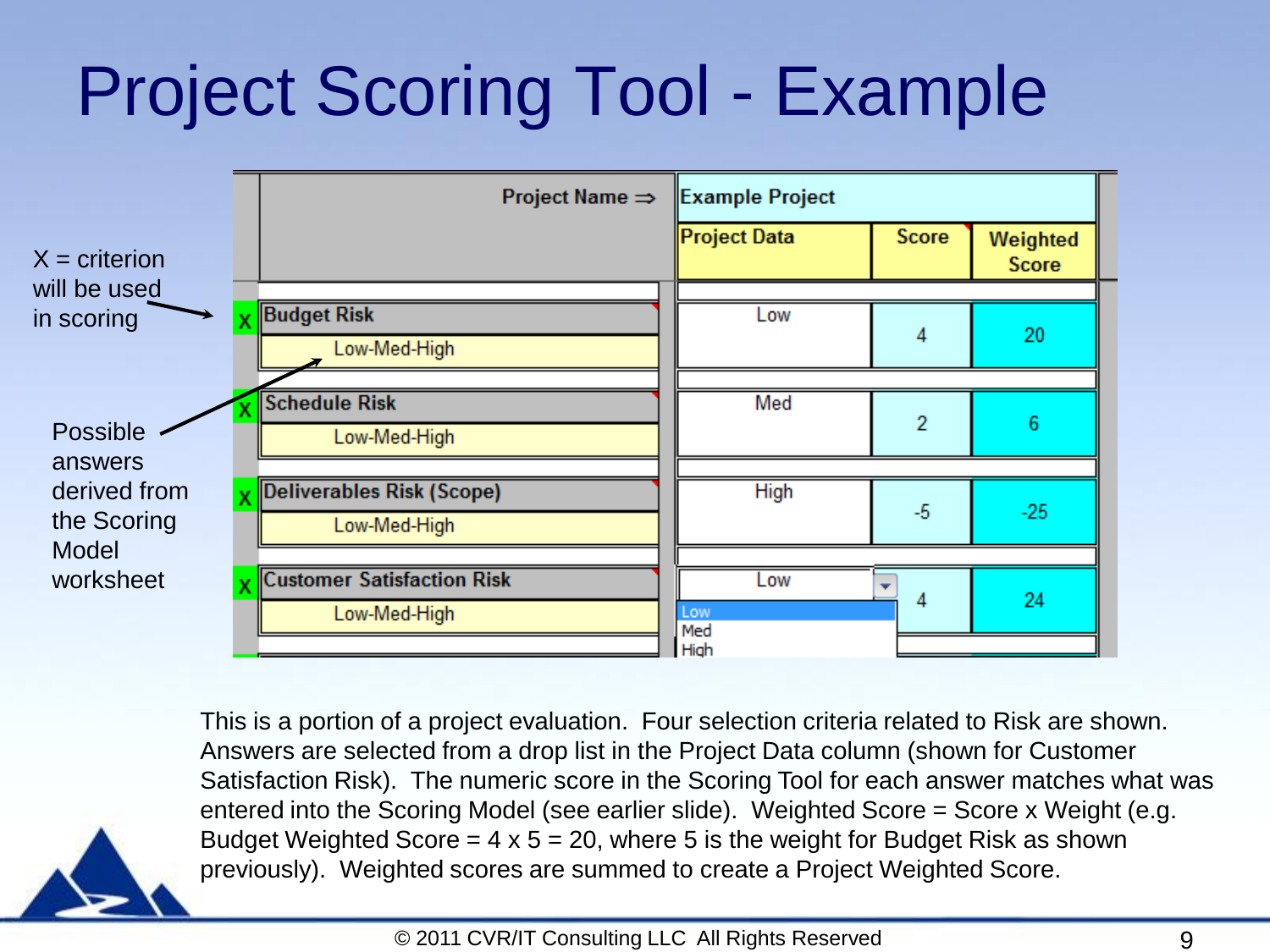#### Project Evaluation Summary

|                | <b>Project Evaluation Results - Summary Sheet</b>            |                   |              |                     |              |                    |                  |                           |                                   |              |                             |                                                     |                                             |                        |                     |                               |                                 |                              |                                          |                                                                                                             |                                  |                                  |                                                                                                                              |                   |
|----------------|--------------------------------------------------------------|-------------------|--------------|---------------------|--------------|--------------------|------------------|---------------------------|-----------------------------------|--------------|-----------------------------|-----------------------------------------------------|---------------------------------------------|------------------------|---------------------|-------------------------------|---------------------------------|------------------------------|------------------------------------------|-------------------------------------------------------------------------------------------------------------|----------------------------------|----------------------------------|------------------------------------------------------------------------------------------------------------------------------|-------------------|
|                | Date of Evaluation: September 25, 2014                       |                   |              |                     |              |                    |                  |                           |                                   |              |                             |                                                     |                                             |                        |                     |                               |                                 |                              |                                          |                                                                                                             |                                  |                                  |                                                                                                                              |                   |
|                | Rows without a project<br>name are darkened to hide<br>data. |                   | Mandate      | Strategic Alignment | Cost Benefit | <b>Budget Risk</b> | Schedule Risk    | Deliverables Risk (Scope) | <b>Customer Satisfaction Risk</b> | Emergency    | Fits Technical Architecture | new<br>å<br>security risk<br>Model<br>Security<br>뿉 | Limiting<br>Requires Limitin<br>Resource(s) | Involvement<br>Sponsor | Significant Support | <b>Significant Opposition</b> | <b>Extent of Project Impact</b> | Quick Win<br>œ<br>Project is | dependent upon the<br>Another project is | Capacity<br>completion of this one<br>Project changes the<br>(e.g. by removing an<br>Work<br>organization's | Ν<br>of your choice<br>Attribute | ø<br>of your choice<br>Attribute | pact of other factors (not<br>luded above - see note at<br>bottom of Eval data)<br>other factors<br>Impact of<br>included al |                   |
|                | Minimum Acceptable Score:                                    | 150               |              |                     |              |                    |                  |                           |                                   |              |                             |                                                     |                                             |                        |                     |                               |                                 |                              |                                          |                                                                                                             |                                  |                                  |                                                                                                                              | Weighted<br>Score |
| 1              | <b>Super Project</b>                                         | Weighted<br>Score | 175          | 243                 | 90           | 16                 | 12               | 20                        | 24                                | 5            | 10                          | 20                                                  | $-20$                                       | 6                      | 12                  | -3.                           | 10                              | 15                           | 75                                       | $\mathbf{0}$                                                                                                | 5                                | 10 <sub>1</sub>                  | 14                                                                                                                           | 739               |
| $\overline{2}$ | <b>Awful Project</b>                                         | Weighted<br>Score |              | $\mathbf{0}$        | 6            | $-20$              | $-15$            | $-25$                     | $-30$                             | $\Omega$     | -8                          | -16                                                 | 4                                           | -4                     | $\Omega$            | $-21$                         | 2                               | 0                            | $\bf{0}$                                 | 0                                                                                                           |                                  | 6                                | $-17$                                                                                                                        | $-137$            |
| 3              | Super Project, High Risk, No<br>mandate                      | Weighted<br>Score | 0            | 324                 | 90           | $-20$              | $-15$            | $-25$                     | $-30$                             | 5            | 10                          | 20                                                  | $-20$                                       | 6                      | 12 <sub>2</sub>     | $\mathbf{0}$                  | 10                              | 15                           | 75                                       | $\mathbf{0}$                                                                                                | 5.                               | 10 <sub>1</sub>                  | 14                                                                                                                           | 486               |
| $\overline{4}$ | Medium Project - no<br>Opposition                            | Weighted<br>Score | $\mathbf{0}$ | 216                 | 36           | 4                  | 3.               | 5                         | 6                                 | 2            | $-4$                        | -8                                                  | $-8$                                        | 6                      | 12                  | -3.                           | 6                               | 0                            | 6                                        | $\mathbf{0}$                                                                                                | 3                                | -8                               | 13                                                                                                                           | 303               |
| 5              | <b>Process Change Project</b>                                | Weighted<br>Score | $\Omega$     | 39                  | 54           | 16                 | 3.               | 5                         | $-30$                             | 2            | 10                          | 20                                                  | $-20$                                       | 6                      | 4                   | $-21$                         | 6                               | 0                            | $\mathbf{0}$                             | 0                                                                                                           | 3                                | 8                                | 13                                                                                                                           | 118               |
| 6              |                                                              | negatur<br>---    | 175          | 228                 | 18           | 16                 | 12 <sub>12</sub> | 20                        | 24                                | $\mathbf{0}$ | $-8$                        | $-16$                                               | 4                                           | $-4$                   | 4                   | -3.                           | $\overline{2}$                  | 0                            | 3                                        | 0                                                                                                           |                                  | $\tau$                           | $-16$                                                                                                                        | 357               |
| $\mathbf{7}$   | <b>Project in Group 2</b>                                    | Weighted<br>Score | 175          | 189                 | 30           | $-20$              | $-15$            | $-25$                     | $-30$                             | $\mathbf{0}$ | $-4$                        | -8                                                  | $\mathbf{0}$                                | 6                      | 12                  | $-21$                         | 10                              | 0                            | 75                                       | $\mathbf{0}$                                                                                                | 2                                | 6                                | $-17$                                                                                                                        | 365               |
| 8              | <b>Project in Group 2</b>                                    | Weighted<br>Score | 175          | 189                 | 30           | 16                 | 12               | 5                         | $-30$                             | $\mathbf{0}$ | 10                          | $-8$                                                | 0                                           | -4                     | 8                   | $-21$                         | 10                              | 0                            | 75                                       | 0                                                                                                           | 3                                | 8                                | 11                                                                                                                           | 489               |

Weighted Scores from all projects are summarized here; 8 of 24 are shown. Scores are displayed and totaled. A high score indicates a more valuable project. Unacceptable scores are in red. A seriously flawed project can have a negative score. Groups of projects can be separated by a blank row. The Summary Page is pre-formatted for easy printing.

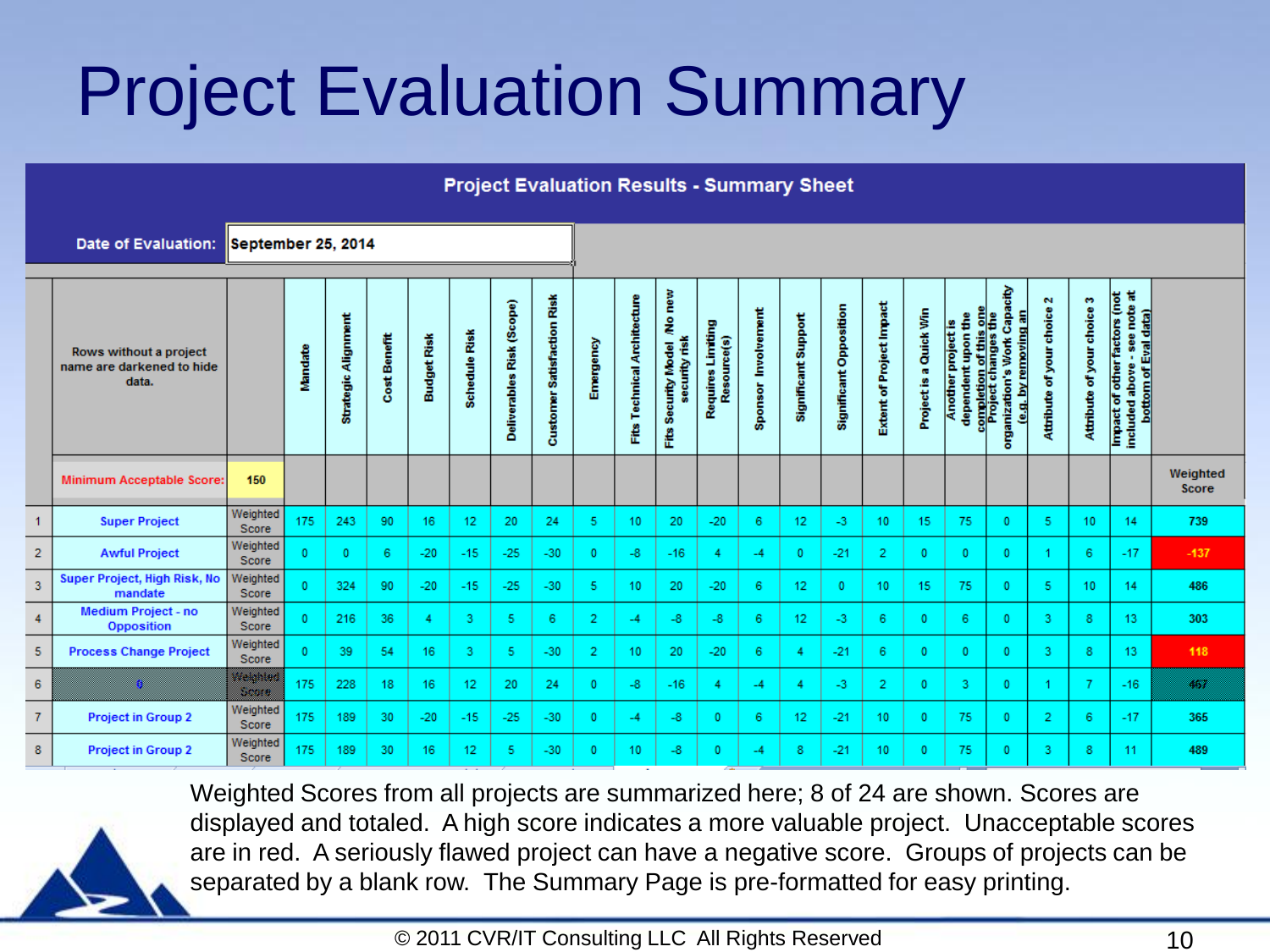#### **Summary**

The **Project Evaluation Tool** can be an important part of your Project Selection process. Use it to identify those projects that are likely to provide significant value with a high probability of success.

The **Project Evaluation Tool** is part of a powerful PMO template set available at very low cost from this source:

**http://www.cvr-it.com/PM\_Templates/**

Other templates in this set include:

- **Project Management Office (PMO) Charter**
- **Project Portfolio Definition Document**
- **Program Risk Evaluation Checklist**
- **AHP Project Prioritization Tool**
- **Much, much more…**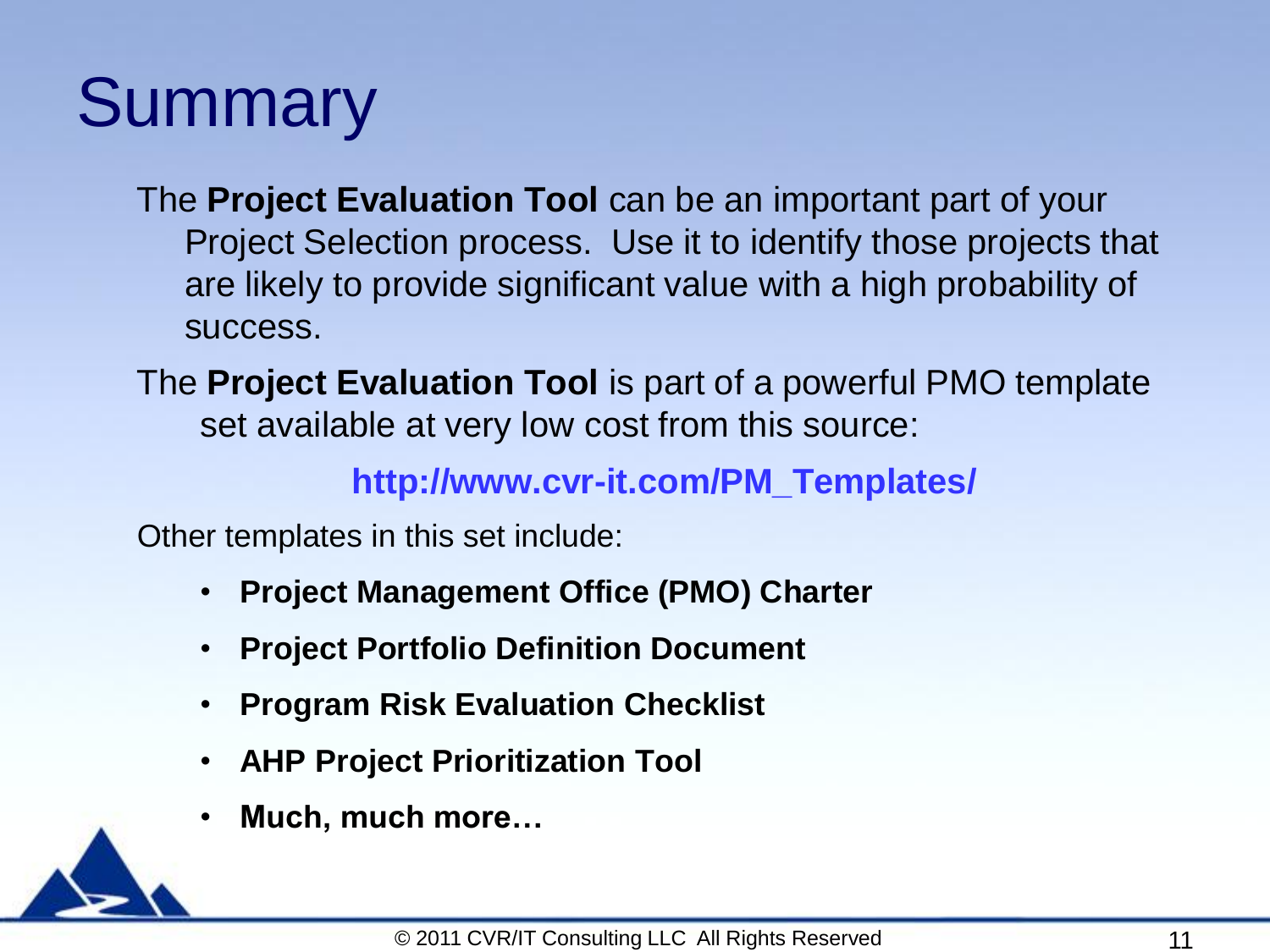### About CVR/IT Consulting LLC

- CVR/IT Consulting, established in 2002, provides guidance and support in the effective use of Project, Program, Portfolio Management and Business Analysis Technologies. The company provides professional consultation, training and tools in all matters related to Project Management and Business Analysis, such as:
- Implementation of governance structures and processes essential to effective Portfolio Management
- Establishment of a Project Management Office that finds its own success solely in the success of its customers
- Delivery of flexible, customized PM and BA Methodologies and tools
- Assessment of organizational project, program, portfolio management and business analysis practice
- Training (or re-training) of the project workforce
- Implementation of Organizational Change to make it all work